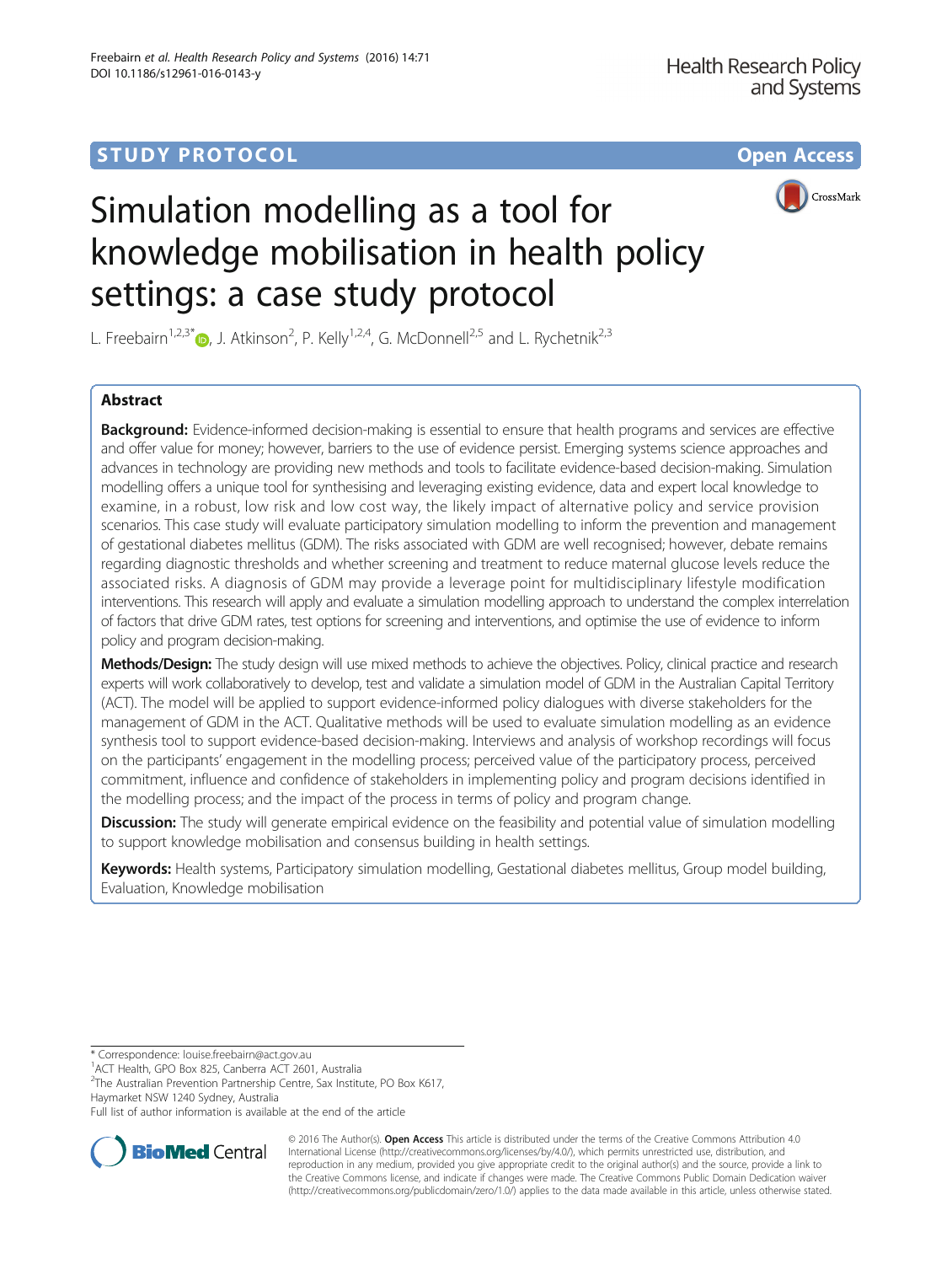## Background

Health systems are under continual pressure to provide accessible and effective health services within limited slow growing or reducing budgets. In this context, decisions regarding the best investment of health funds need to be well informed, reviewed regularly and aimed at achieving the greatest health gain for the investment.

The divide between research and health system actions has been frequently recognised [\[1](#page-10-0)–[3\]](#page-10-0). Knowledge derived from research and experience will be of little benefit unless it is utilised and its success monitored [\[1](#page-10-0)]. There is a need to bridge the gap between the increasingly sophisticated research on using evidence and practitioner knowledge to inform practice and policy and the pragmatic nature of agency decision-making for strategies and actions [\[2](#page-10-0)]. Advances in technology have led to increased adoption of tools and methods aimed at integrating diverse evidence sources to inform decision-making [\[4, 5\]](#page-10-0). However, rigorous assessment of the value and utility of these methods and tools is required prior to them being more generally adopted for evidence-based decision support. The application of systems science and simulation modelling to the decision-making process is an innovative area with great potential value for those responsible for allocating scarce resources [\[6\]](#page-10-0).

## What are the challenges of evidence-informed policymaking?

Evidence-informed policy decisions are essential to ensure that health intervention programs and service plans are likely to be effective and offer value for money. However, barriers to the use of evidence to inform decision-making remain [\[7\]](#page-10-0) and the use of published research to inform policy development is often limited [\[8\]](#page-10-0). Descriptive evidence and analytical studies are used to describe issues and inform priorities; however, evidence on the implementation and impact of interventions is less commonly used to inform program planning decisions and strategic actions [[7](#page-10-0)]. In some cases, program decision-making can be driven by "informed guesswork, expert hunches, political and other imperatives" [[9\]](#page-10-0).

To address this, evidence provided to policymakers needs to be in a form that is useful to them [[10](#page-10-0)–[12](#page-10-0)]. Policymakers require synthesised and localised data that contrasts and prioritises policy options, demonstrates effectiveness of interventions, demonstrates the need for a policy response, demonstrates cost effectiveness of actions, reflects the level of public support for a particular issue and personalises the problem [\[12, 13](#page-10-0)]. In addition, policy and program decisionmaking processes are rarely linear. They are frequently iterative processes and are influenced by a range of inputs such as political environment, budget constraints, resources, values, available expertise and ethics [[7](#page-10-0), [12](#page-10-0), [14](#page-10-0), [15](#page-10-0)].

Even when research evidence is considered, as in public health policy development for the prevention of chronic disease [\[2](#page-10-0)], this evidence often points to a large range of risk factors that contribute to the problem, including broader social determinants of health. Our lack of understanding about how these risk factors interact, and which are the most important, have resulted in the development of more comprehensive, cross-sectoral strategies to tackle complex or 'wicked' problems [\[5\]](#page-10-0). However, this approach may not represent the most efficient or effective approach to reducing disease burden at the population level. Rather, it may act to spread finite resources less intensively over a greater number of programs and initiatives, diluting the potential impact of investment [[5\]](#page-10-0).

## Knowledge mobilisation to support evidence-based decision-making

The term knowledge mobilisation (KM) is used to refer to a range of active approaches deployed to encourage the creation and sharing of research-informed knowledge [\[2](#page-10-0)]. The number of terms used to describe KM activities is large [[16\]](#page-10-0) and have been widely debated. These terms include knowledge translation, knowledge transfer, knowledge to action, knowledge exchange, knowledge interaction, etc. [\[2](#page-10-0)]. This multiplicity of terms can be a barrier to clear communication in this field [[2](#page-10-0)]. In this research, the term KM is preferred as it reflects that the process of producing and applying knowledge in the health sector is non-linear and iterative. KM can involve a number of activities, including capacity building, advocacy, implementation, research and evaluation [[17](#page-10-0)]. Not all of these activities are applied in every KM project [[17](#page-10-0)] and they can be applied in different orders; however, they share the common function of generating and sharing research-informed knowledge [\[2](#page-10-0)].

KM strategies have been applied to a range of issues, including the quality and effectiveness of health services, addressing policy questions (for example, mapping health inequity and healthcare disparities), and addressing managerial and organisational issues such as the composition of multidisciplinary teams and the costs and consequences of different service models [[2, 18\]](#page-10-0). A key strategy of KM is the production of good quality, synthesised evidence [[9](#page-10-0)] such as scoping reviews, systematic reviews, meta analyses and research summaries highlighting key findings for decisionmakers [[9](#page-10-0), [10](#page-10-0)].

Traditional methods of KM via evidence synthesis have made a valuable contribution; however, they have a number of characteristics that limit their utility as decision support methods for complex policy questions. Firstly, systematic reviews and meta-analyses focus on clear and specific questions and therefore have a narrow focus of investigation and limited potential to examine complex questions [[11, 19\]](#page-10-0). Secondly, these methods frequently exclude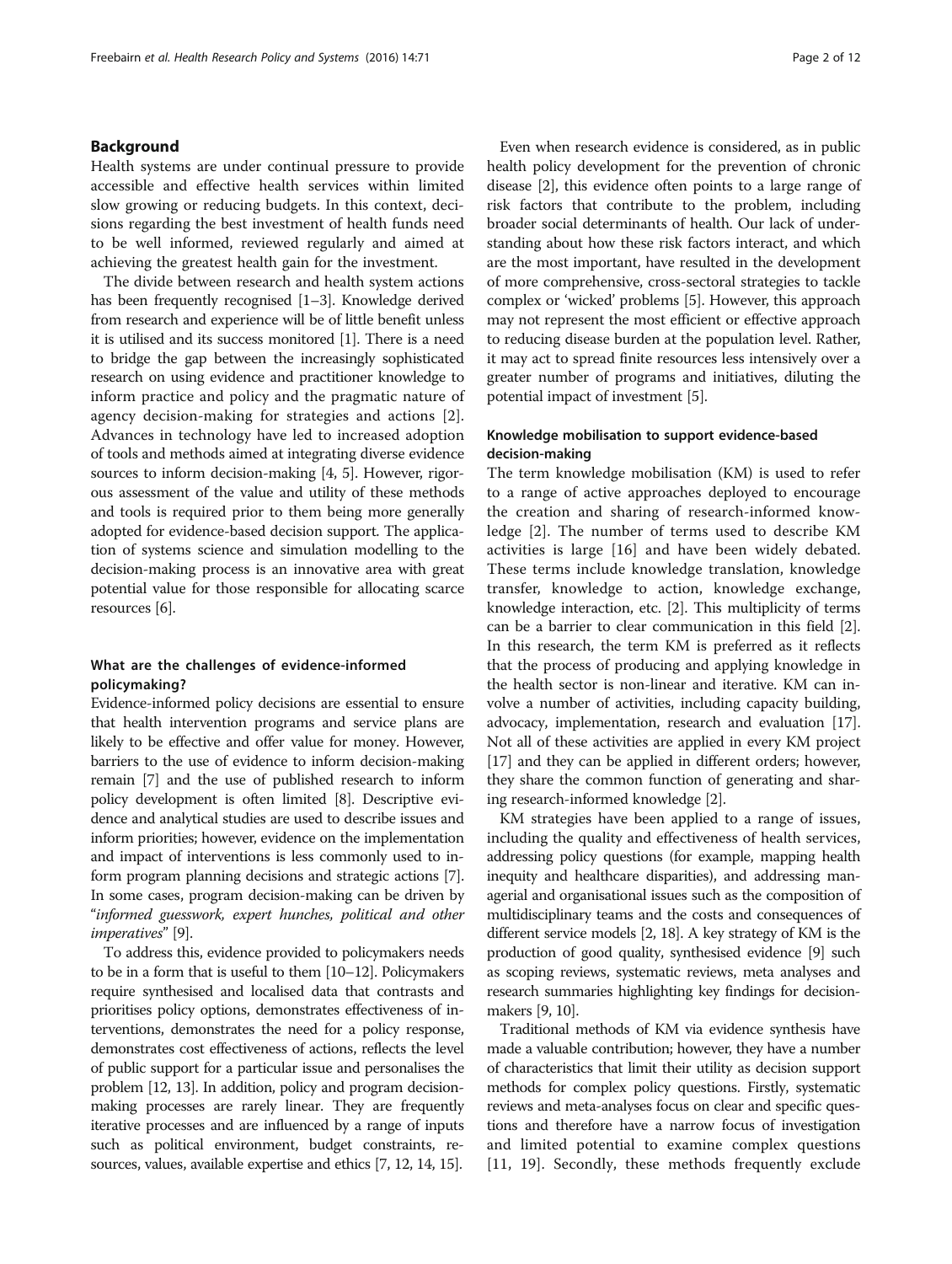qualitative evidence, and when qualitative evidence is included it is not used to answer the primary research question but only to answer supportive questions such as whether an intervention was acceptable to consumers [[19](#page-10-0)]. Thirdly, these methods produce static overviews of the evidence and policy options that are passively provided to decision-makers, leaving them to interpret that evidence in their localised context and to navigate complexity and uncertainty as they weigh up options for responding to the problem [\[20\]](#page-10-0).

While there are many KM approaches and techniques, the evaluation of their use is still in its infancy [\[2](#page-10-0), [21](#page-10-0)]. The limited focus on evaluation of the effectiveness of KM methods, including systems-based ones, has been attributed to the challenges associated with the evaluation task [\[2](#page-10-0)], including the methodological challenges of conducting rigorous evaluations. It can be difficult to measure impact, to attribute impact to different strands of the activity in a complex environment, and to minimise the evaluation reporting burden on stakeholders [\[2\]](#page-10-0).

#### Systems approaches to knowledge mobilisation

There are acknowledged synergies between KM and systems science [\[21](#page-10-0)]. Systems science methods have emerged as an effective analytical approach with the capacity to examine both complex health problems and the context in which they are embedded [\[6, 22](#page-10-0), [23\]](#page-10-0). Systems science can be used to map health system components and their interactions; synthesise evidence, examine and compare the potential outcomes of interventions; and guide more efficient investment and conscientious disinvestment of resources [\[5\]](#page-10-0). As practical systems-based KM tools and strategies emerge, their efficacy needs to be evaluated and this knowledge to be shared [[2, 21](#page-10-0)].

Systems approaches recognise the highly contextualised nature of health services and communities and, therefore, evidence to inform decision-makers is unlikely to be in the form of prescriptive statements of 'what works' [\[24](#page-10-0)]. Rather, evidence from a systems-thinking perspective will suggest the range of strategies that will have different types of effects for different groups under certain conditions. Building this type of evidence base will involve undertaking diverse methodologies, including the use of case studies investigating the efficacy of using systems techniques to inform decision-making [\[24](#page-10-0)].

Research methods in prevention science have traditionally employed a reductionist approach focusing on the detail of each component of the system. For example, many studies focus on the design, measurement and analysis of specific interventions for specific target groups. These studies have contributed and will continue to contribute significantly to understanding the effectiveness of prevention interventions, gaining knowledge about direct causal relationships and understanding components of complex systems [[6, 25\]](#page-10-0). However, this approach can result in a failure to achieve understanding of the broader system behaviour influencing prevention problems and can hinder insights that may be critical for effective policy and program decision-making [\[25](#page-10-0)]. Traditional statistical methods have difficulty accounting for delays between cause and effect, non-linear relationships and unanticipated consequences of interventions [[23\]](#page-10-0).

Applying a systems approach through dynamic simulation modelling can provide a method to map, visualise and quantify a complex system, to promote discussion among stakeholders [\[26](#page-10-0)], and to identify points of high leverage for intervening. Leverage points are those places in a system where a small shift can create a large impact [\[27\]](#page-10-0). Leverage points are difficult to identify in complex systems using traditional reductionist research methods which examine relationships between specific elements of the system in isolation [[28](#page-10-0)–[30](#page-10-0)]. It is also difficult to identify the direction of shift required to obtain the desired outcome without comprehensive analysis and understanding of the system and its behaviour [\[27, 31\]](#page-10-0). Unanticipated consequences of interventions can have profound and negative impacts [[31, 32\]](#page-10-0), and can lead to policy resistance in which the intended positive impact of the intervention is counteracted by system responses to the intervention itself [\[32\]](#page-10-0).

Dynamic simulation models allow for rapid integration and use of new evidence for policy analysis, make tradeoffs of policy options explicit, and act as a vehicle for advancing controversial, contested and value-laden debates [[5, 31](#page-10-0), [33](#page-10-0)]. Their use to explore the implications of policy options can give rise to policy scenarios that have not previously been considered [[5](#page-10-0)].

System dynamics modelling has been used as a tool to represent disease prevalence, risk factors and local context and to simulate the health outcomes of interventions, thus facilitating the alignment of prevention efforts by a range of community stakeholders [\[34](#page-10-0)]. For example, Loyo et al. [[35](#page-10-0)] used a stakeholder engagement process to develop a system dynamics model to simulate the impact of various interventions in chronic disease outcomes. The model was used to illustrate which interventions were most effective leverage points in the local context/system and therefore to align and mobilise prevention efforts of community stakeholders [\[35\]](#page-10-0).

Participatory modelling processes, such as the one described by Loyo et al. [[35](#page-10-0)], provide an opportunity to understand and develop efficient solutions in the health sector [[36,](#page-10-0) [37](#page-11-0)]. Participatory modelling, firstly, helps community stakeholders understand how multiple variables, factors and interventions interact. Secondly, simulation modelling can test the potential impact of programs and policies in the 'safety' of a virtual environment before they are implemented, saving time, effort, costs and resources. Thirdly, modelling demonstrates potential secondary and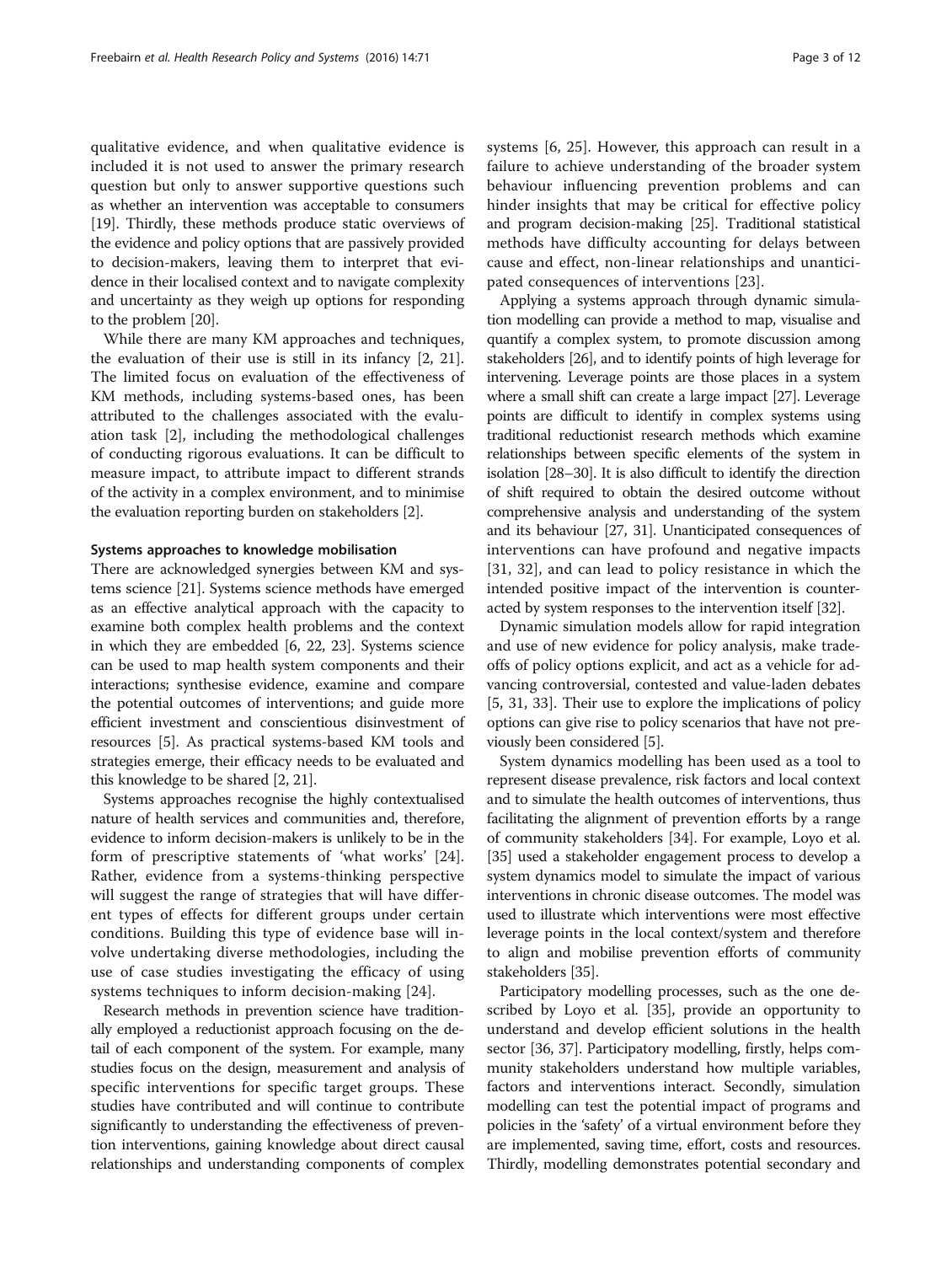tertiary effects (and even unintended consequences) of intervention strategies. Fourthly, modelling can guide and prioritise data collection and facilitate dialogue among stakeholders [\[36\]](#page-10-0).

The process of participatory simulation modelling involves engaging multidisciplinary stakeholders in a group model-building process and can be used in conjunction with a number of modelling methods [[31](#page-10-0), [37, 38\]](#page-11-0). The value of this engagement is the development of a shared mental model of the causal pathways and potential intervention points in the system [\[39](#page-11-0)]. A participatory modelling approach enhances stakeholder knowledge and understanding of the system and its dynamics in varying conditions. It identifies and clarifies complex and contested real world problems [\[33\]](#page-10-0) and the impact of solutions, therefore facilitating the development of action statements based on the evidence [\[39](#page-11-0), [40\]](#page-11-0). The involvement of key decision-makers in the model development and validation increases their sense of ownership and confidence that the model is valid for their local context. They are therefore more likely to draw on the outputs to inform decisions about priority interventions and policies [\[23](#page-10-0), [37](#page-11-0), [39](#page-11-0), [41\]](#page-11-0).

## Important gaps in knowledge

The application of systems thinking to health improvement is acknowledged as an ongoing challenge [[42, 43](#page-11-0)]. Stakeholder engagement and involvement in the modelling process has been particularly lacking, resulting in unsuccessful projects [[42](#page-11-0)] and a reluctance from 'nonresearchers' to use models as a decision support tool [[33\]](#page-10-0). A systematic review of the use of simulation modelling to inform surgical patient flow processes found that only half of publications stated that they had produced a model to inform policymakers and health service managers and only 26% actually included policymakers and health service managers in the simulation modelling process [[44\]](#page-11-0). Where policymakers have been included in the simulation modelling process there remains an absence of rigorous analysis of their perspectives on the utility of the model, their learning relating to the development and use of the model, and their commitment to implement the findings of the model [\[5,](#page-10-0) [37](#page-11-0)].

Relationships and collaborations are routinely identified as a key factor in systems approaches [\[45](#page-11-0)] and this is particularly true for participatory modelling processes. Important elements for implementing successful systems thinking to address complex issues include the formation of networks and teams, distributed leadership, and strong and effective communication and feedback mechanisms [[17\]](#page-10-0). Understanding the role of participants within the system as well as in the participatory modelling process and bridging professional cultures [\[45\]](#page-11-0) is key to understanding the factors that will impact on the uptake of simulation modelling as an evidence synthesis

tool. Participatory modelling approaches aim to combine multidisciplinary stakeholder perspectives to tackle the social complexity of problems and recognise that different types of knowledge contribute alternative and valuable perspectives to the problem discourse [\[33](#page-10-0)].

Evaluation of the participatory simulation modelling process in the health sector has been lacking [\[5](#page-10-0), [41](#page-11-0)] despite assessment of its efficacy being essential to inform decision-making [\[5](#page-10-0), [37](#page-11-0)]. Understanding the intricacies of the participatory process [\[33](#page-10-0)] and evaluating methods and tools to facilitate participatory modelling is neces-sary to improve modelling outcomes [[4, 31](#page-10-0), [37](#page-11-0)] and further research is required to develop and refine rigorous evaluation methods [[39\]](#page-11-0). The Challenge and Reconstruct Learning (CHaRL) Framework has been proposed by Smajgl and Ward [\[46\]](#page-11-0) to evaluate participatory modelling processes. This framework can be used for deliberative approaches [\[47](#page-11-0)] and involves assessing formalised and facilitated learning among decision-makers and decision influencers at varied policy levels. The key component of the CHaRL framework is the change in perception or belief about assumed causality within the system. In other words, participants' mental models are challenged by the presentation of different perspectives, scientific evidence and system interactions through the modelling process. The change in mental model can be measured using individual value and attitude/belief orientations recorded by participants pre- and post- the modelling process [[46](#page-11-0)].

## Study objectives

The objectives of the research are to apply and evaluate a simulation modelling approach, using gestational diabetes as a case study to:

- 1. Pilot simulation modelling to optimise the use of evidence to inform policy and program decision-making by synthesising and integrating diverse evidence sources into a dynamic simulation model of gestational diabetes using a participatory modelling approach. The model will be used to understand the complex interrelation of factors that drive gestational diabetes mellitus (GDM) rates and test options for interventions.
- 2. Investigate the perceived value and efficacy of participatory simulation modelling methods as an evidence synthesis and decision support method in an applied health sector context.

## Using GDM as a case study

GDM is a complication of pregnancy that is defined as carbohydrate intolerance resulting in hyperglycaemia (abnormally high blood sugar) of variable severity with onset or first recognition during pregnancy [\[48\]](#page-11-0). GDM defined in this way includes women with undiagnosed pre-existing diabetes, as well as those for whom the first onset is during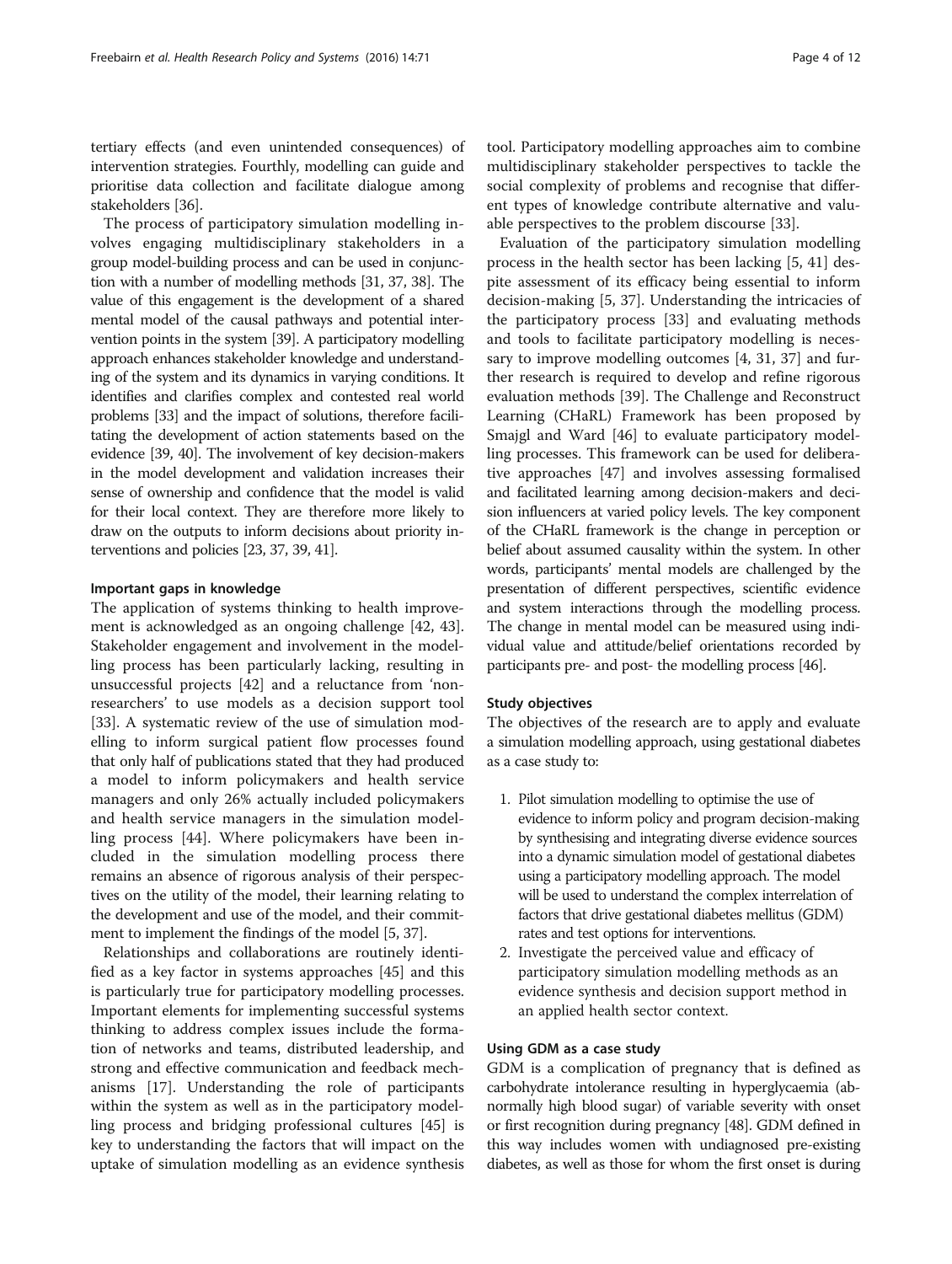pregnancy (especially during the third trimester of pregnancy). The prevalence of GDM is increasing both in Australia and internationally [[49](#page-11-0)].

Identified risk factors for GDM include maternal body mass index of at least 30 kg/m<sup>2</sup> [\[50](#page-11-0)–[52\]](#page-11-0), increasing maternal age [[52](#page-11-0)], physical inactivity [\[50, 52](#page-11-0)], increasing parity, and ethnicity [[53\]](#page-11-0). Women are also at increased risk if they have a history of GDM [\[52\]](#page-11-0), previously had a macrosomic baby (birthweight greater than 4000 g), a family history of diabetes [\[52\]](#page-11-0), polycystic ovary syndrome [[52](#page-11-0)], or a diet low in fibre [\[54, 55](#page-11-0)].

Perinatal risks associated with GDM include macrosomia, shoulder dystocia, other birth injuries, hypoglycaemia and perinatal mortality [\[53, 56\]](#page-11-0). Long-term risks for the infant from GDM include sustained impairment of glucose tolerance [\[57\]](#page-11-0), subsequent obesity [\[58\]](#page-11-0) (although not when adjusted for size) [\[59\]](#page-11-0), and impaired intellectual achievement [\[60\]](#page-11-0). For women, gestational diabetes is a strong risk factor for the development of diabetes later in life [\[61](#page-11-0), [62](#page-11-0)].

Although the risks associated with gestational diabetes are well recognised, debate remains as to whether screening and treatment to reduce maternal glucose levels reduce these risks [[53, 63\]](#page-11-0). Given this uncertainty, professional groups disagree on whether to recommend routine screening, selective screening based on risk factors for gestational diabetes, or no screening [[53\]](#page-11-0). There is also debate over the efficacy of using a single raised blood glucose result to diagnose GDM [\[63\]](#page-11-0).

The Australian diagnostic threshold for GDM was changed to be consistent with WHO criteria from January 1, 2015. The WHO report from which the criteria were obtained acknowledges that the evidence for the threshold chosen is weak. However, they argue that the benefits of treatment, i.e. reduction of risk for macrosomia, shoulder dystocia and pre-eclampsia is sufficient justification. Treatment of gestational diabetes once diagnosed is generally medicalised (insulin treatment) and involves intense use of health services, mostly in the third trimester. Investigations of the cost implications of using the lowered diagnostic threshold concluded that cost effectiveness will only be achieved if treatment reduces the risk of caesarean section birth and developing Type 2 diabetes mellitus [[64](#page-11-0), [65](#page-11-0)].

Pregnancy has been identified as a point in the life cycle where individuals have increased motivation to commit to health improving behaviours, for example, in smoking cessation [[66\]](#page-11-0). A diagnosis of GDM (or even a glucose tolerance test result that approaches the diagnostic cut-off) may provide a powerful leverage point for multidisciplinary health interventions promoting lifestyle change to reduce the risk of developing diabetes later in life. Almost all women (95%) with a diagnosis of borderline GDM in an Australian study identified that managing their borderline GDM was important or very important for the health of their baby and themselves [\[67\]](#page-11-0). Enablers identified by women to implement lifestyle change during pregnancy include family support [\[66, 67\]](#page-11-0), physical access to programs, knowledge (about diet, exercise and GDM), and motivation levels [[67](#page-11-0)].

Previous models of GDM developed to investigate the cost effectiveness of screening and treatment regimens [[64, 65, 68](#page-11-0), [69\]](#page-11-0) have provided valuable evidence to inform decision-making. However, these models focussed on an economic evaluation of specific treatments and did not analyse the wider outcomes of policy and program decisions, including the intended and unintended consequences and resource implications of interventions delivered in the health system [[70](#page-11-0)]. Dynamic simulation modelling has been used to investigate the intergenerational impact of GDM on the development of Type 2 diabetes mellitus among First Nations and other population groups in Canada [\[71\]](#page-11-0). This model included representations of factors contributing to the development of diabetes mellitus, including changes in behaviour regarding diet and physical activity over time and found that GDM disproportionately contributed to the development of Type 2 diabetes mellitus in First Nations populations compared with other population groups [[71](#page-11-0)].

Dynamic simulation modelling provides an opportunity to explore and compare the implications of health intervention options for GDM services in the Australian Capital Territory (ACT) and to inform policy and program decision-making. The simulations derived from the model can be used to explore the dynamic interaction of risk factors such as maternal weight and weight gain (pre and during pregnancy); the impact of screening earlier or later in pregnancy; the impact of universal or selective screening; the impact of lowering the diagnosis threshold on the number of women diagnosed, health outcomes and health system impacts; the implications of intervention options for prevention and treatment of GDM with different target groups and with different timings (e.g. at the start of pregnancy, during pregnancies, between pregnancies); GDM diagnosis and risk of later development of Type 2 diabetes in the ACT; and the short- and long-term outcomes for mother and baby following treatment for GDM.

The current research project will contribute to knowledge on the application of systems thinking to a localised health system case study by undertaking, validating and evaluating a participatory simulation modelling process focusing on GDM.

## Methods/Design

## Design overview

The study design will use mixed methods to achieve the research objectives. A participatory simulation modelling approach will be used to synthesise evidence and explore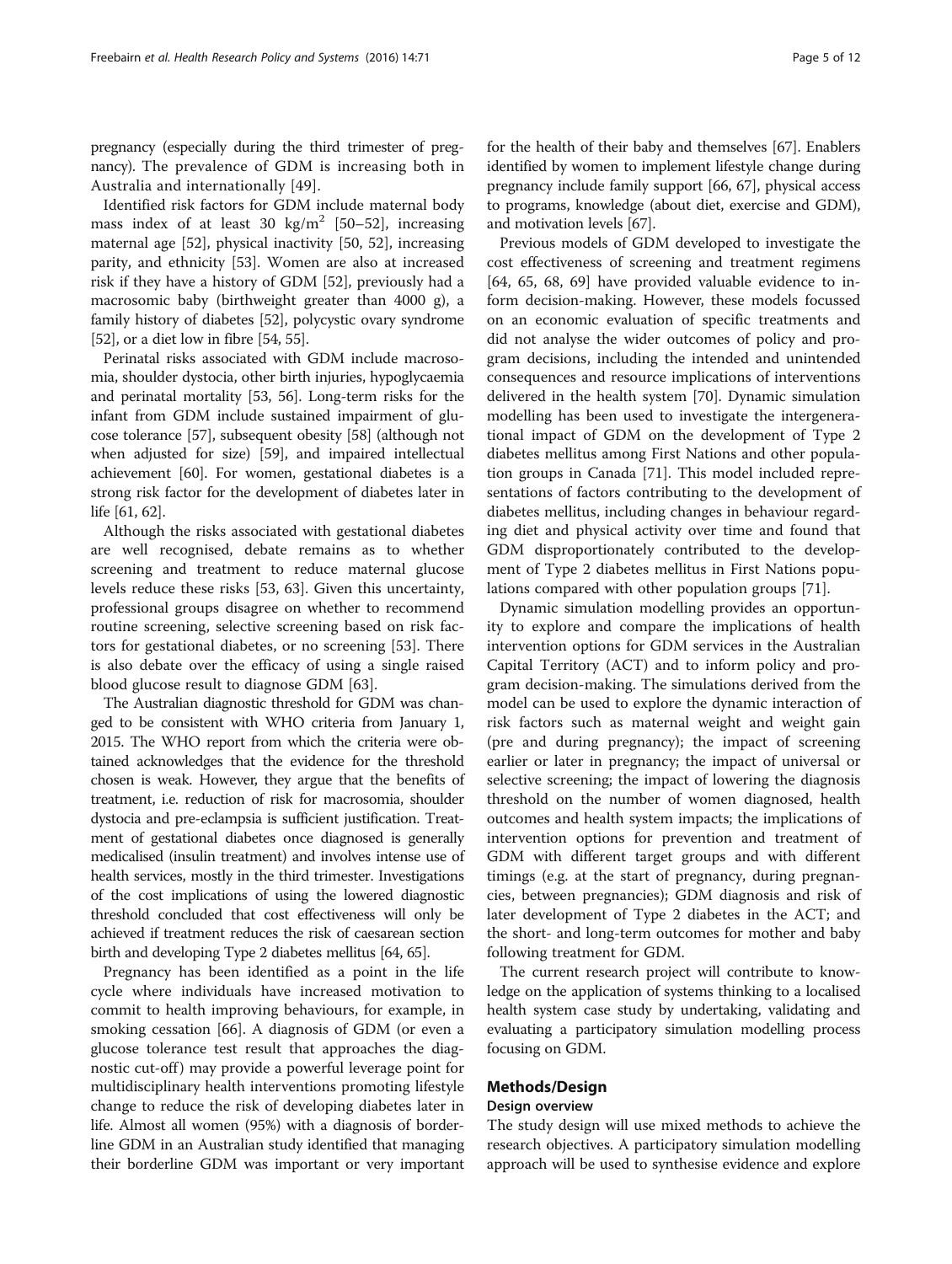strategies for GDM diagnosis, early intervention and management (Objective 1). Evaluation of the modelling process as a systems-based knowledge synthesis tool will incorporate both qualitative and quantitative methods (Objective 2).

## Research questions

Simulation modelling will be used to answer the following research questions about GDM interventions in the ACT. Model simulations will explore:

- The dynamic interaction between risk factors such as pre-pregnancy maternal weight, maternal weight gain during pregnancy, GDM diagnosis and life-time risk of developing of Type 2 diabetes for mothers and babies in the ACT
- The short- and long-term outcomes for mother and baby following treatment for GDM in the ACT
- The impact of changing the diagnosis threshold on the number of women diagnosed, health outcomes and the health system impacts (including health economic analysis)
- Health outcomes achieved from priority interventions identified by participants
- Cost effectiveness of priority interventions identified by participants

This research will also explore the effectiveness of participatory simulation modelling methods to optimise the use of evidence to inform policy and program decisionmaking through qualitative and quantitative methods investigating the participatory modelling process and evidence of impact on decision-making (detailed further below). The specific questions to be answered by this research include:

- Whether simulation modelling is an effective tool to facilitate evidence-informed decision-making in an applied health setting
- The efficacy of applying a participatory approach to model development
- The benefits and limitations of using simulation modelling to explore potential outcomes from a range of policy and intervention options to inform decision-making

## Study setting

The study is being conducted as part of an ongoing initiative of The Australian Prevention Partnership Centre to apply systems approaches to the prevention of chronic disease. The research will be carried out at the ACT Government Health Directorate, which provides publicly funded health services for a population of approximately 390,000 in the ACT and is the major health referral centre for the Greater Southern Region of NSW. The total catchment area population is over 600,000 people. Tertiary level maternity services are provided by Canberra Hospital at the Centenary Hospital for Women. There are two publicly funded hospitals and one private hospital in the ACT, providing maternity services.

The number of women giving birth in the ACT is over 6000 per year. Approximately 15% of these women are not ACT residents but access services in the ACT for high risk pregnancy complications (i.e. requiring tertiary level care). There a number of models of antenatal maternity care provided in the ACT including hospital-based outpatient care, tertiary level care, private midwifery care, and shared care (which is integrated with primary healthcare providers).

A specialist gestational diabetes service with satellite clinics in community health centres works with generalist maternity services to provide education and health services for women with gestational diabetes.

## Participants

Purposive sampling will be used to recruit participants with a range of expertise such as endocrinology, obstetrics, neonatology, diabetes education, nursing, midwifery, policy, health economics, exercise physiology, pathology, public health, research, allied health, health service management, consumers (healthcare recipients) and the simulation modelling expert team. The anticipated number of participants is 10 to 15 to allow for wide engagement with influential leaders while maintaining a manageable dialogue with meaningful contributions from all members.

The inclusion criteria for participants is that they are recognised experts in providing care, planning services, undertaking research or developing policy for the diagnosis and management of GDM. Participants must also be willing to attend model development and application sessions and participate in the evaluation.

Participants in the group model building and model validation processes will be asked to provide written consent prior to participating.

## Procedure

## Objective 1 – Participatory model development

Model development This research will employ a participatory simulation modelling process, which will involve the following steps [\[4](#page-10-0), [26](#page-10-0), [31, 36](#page-10-0)]:

 Forming an expert sub-group of the participants listed above who will define the boundaries of the model. A model is not able to include in detail every possible factor, relationship and intervention, and therefore only those that are relevant to the policy and practice questions to be answered by the model should be included in the first instance. Engaging with the literature and collaborating with stakeholders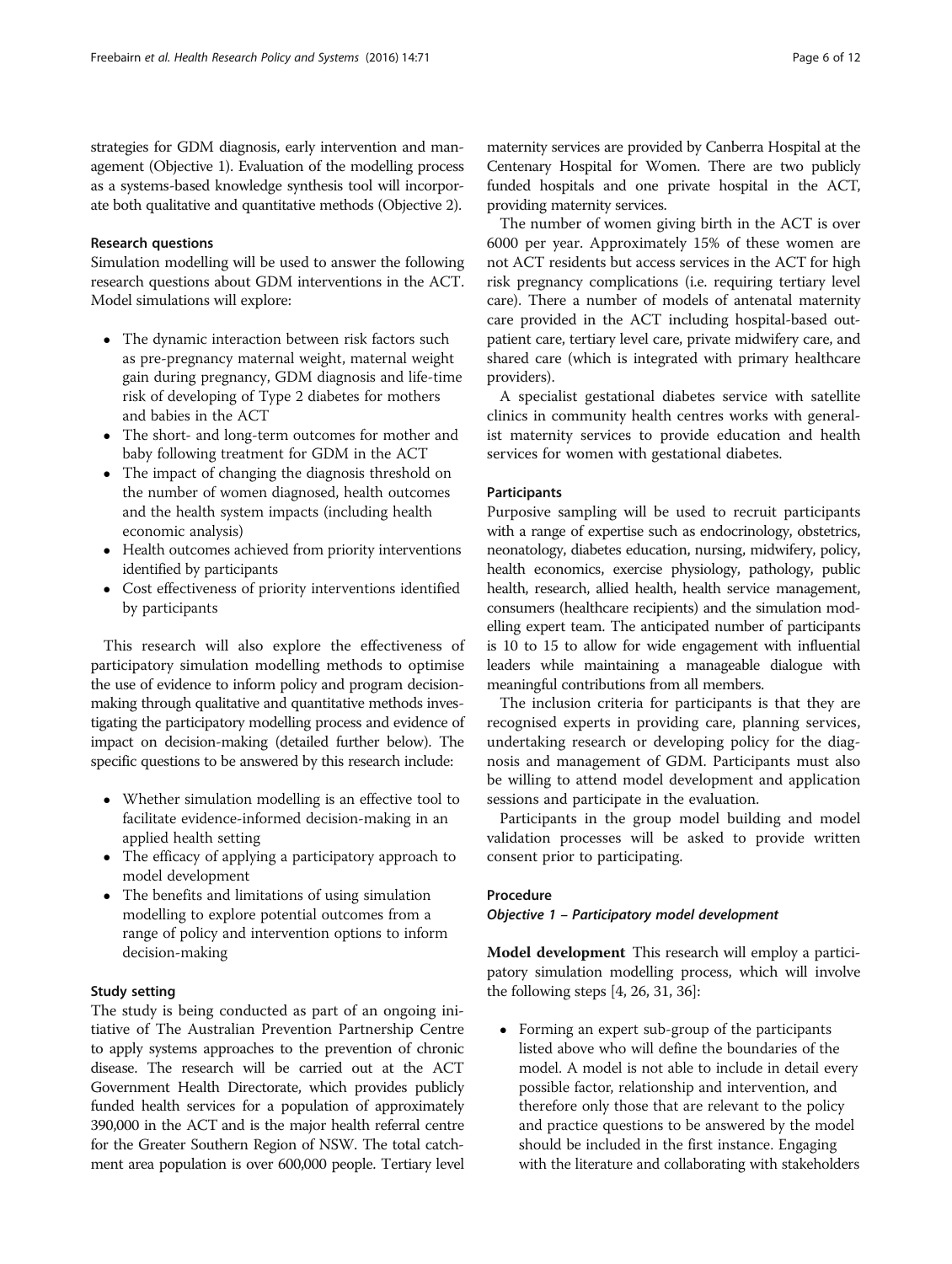and researchers to understand the risk factors for GDM, options for GDM diagnosis and intervention, and reach agreement on the priority health and economic outcome indicators to be included in the model structure

- Identifying data sources and populating the model with data (parameterising the model)
- Deciding which local and/or national data on current practices and behaviours should be incorporated into the model
- Identifying potential intervention leverage points and mapping the mechanism by which interventions have their effect in the model
- Validating the model using accepted validation methods such as assessment of face validity, system behaviour reproduction, parameter estimation, sensitivity analysis and statistical testing [\[41\]](#page-11-0)
- As the model develops into a functioning simulation tool, exploring possible scenarios and prediction of outcomes
- Ensuring the purpose, assumptions and limitations of the model are clearly stated
- Using the final model to explore the timing, frequency and combination of interventions that deliver optimal impact

The participatory model development process will identify the factors to be represented in the model. It is anticipated that a combination of high level aggregated, individual characteristics and interactions and eventbased factors (e.g. service utilisation), will be identified. Therefore, a more flexible hybrid modelling approach will be adopted incorporating system dynamics, agentbased and discrete event modelling methods.

System dynamics modelling methods were created in the 1950s by Jay Forrester in the field of engineering. System dynamics modelling utilises feedback loops (causal loop diagrams) and stock (accumulations) and flow diagrams to represent complex systems [[6, 23](#page-10-0), [72\]](#page-11-0). This modelling method represents the dynamics of the system at a high level of abstraction [\[6\]](#page-10-0), making them an efficient form of modelling in terms of computing resources. System dynamics simulates patterns and trends in system behaviour. Simulation experiments can be used to compare and contrast intervention alternatives to inform decision-making [[70\]](#page-11-0).

Agent-based modelling (ABM) methods have been developed more recently and allow for representation of individuals or agents within the system. The model can be built from the ground up by defining agents, their behaviours and their interactions [[6,](#page-10-0) [72\]](#page-11-0). ABM is a computational method used to examine the actions of agents (e.g. individuals) situated in an environment (e.g. neighbourhood). ABMs specify decision rules controlling

dynamics such as 'If–Then' statements and mechanistic interactions among agents. When the program is run, agents interact with one another and their environment, often resulting in counterintuitive insights about behaviour of agents and the system [\[23](#page-10-0)]. Incorporating ABM components allows flexibility to incorporate the dynamics of people making decisions affecting population health outcomes, and thus efficient planning of healthcare interventions [\[70\]](#page-11-0).

Discrete event modelling methods represent the system as a process, namely, as a sequence of operations or events performed across entities [\[72\]](#page-11-0). For example, discrete event methods are frequently used to represent and improve efficiency of health services such as emergency departments. This modelling method represents complex systems at a low level of abstraction. The core concepts in discrete event simulation (DES) are events, entities, attributes and resources. An event happens at a certain time point in the environment and can affect resources and/or entities. Entities have attributes and consume resources while experiencing events, but consumption is not affected by individual-level behaviour. Attributes are features or characteristics unique to an entity. They can change over time or not. Resources are objects that provide a service to an entity. Queues are another important concept in DES and occur when several entities compete for a specific resource for which there is a constraint [[70](#page-11-0)]. DES modelling is useful to analyse resource utilisation, throughput of services and the impact of varying policy decisions [[70](#page-11-0)].

Advances in modelling software technology now enable multiple modelling methods to be integrated [\[72](#page-11-0)]. This allows for modellers to represent the many interacting components of a system and the complex interplay between individual behaviour and social connections across populations [\[6](#page-10-0)].

Model application Once the model develops into a functioning simulation tool it will be used to explore possible scenarios and prediction of outcomes. During this phase, a broader stakeholder group will be formed and engaged in policy/strategy dialogues facilitated by interaction with the model and explore the costs and benefits for a range of intervention options. The composition of the stakeholder group will include the full scope of disciplines and consumers outlined in the Participants section. The model application process aims to refine the model as well as to demonstrate the utility of the model to key decision-makers so as to inform policy action and program decisions.

The transdisciplinary simulation modelling process provides an opportunity to establish network relationships and analyse policy and program options based on outcomes simulated. An action statement regarding GDM diagnosis and treatment in the ACT based on the simulation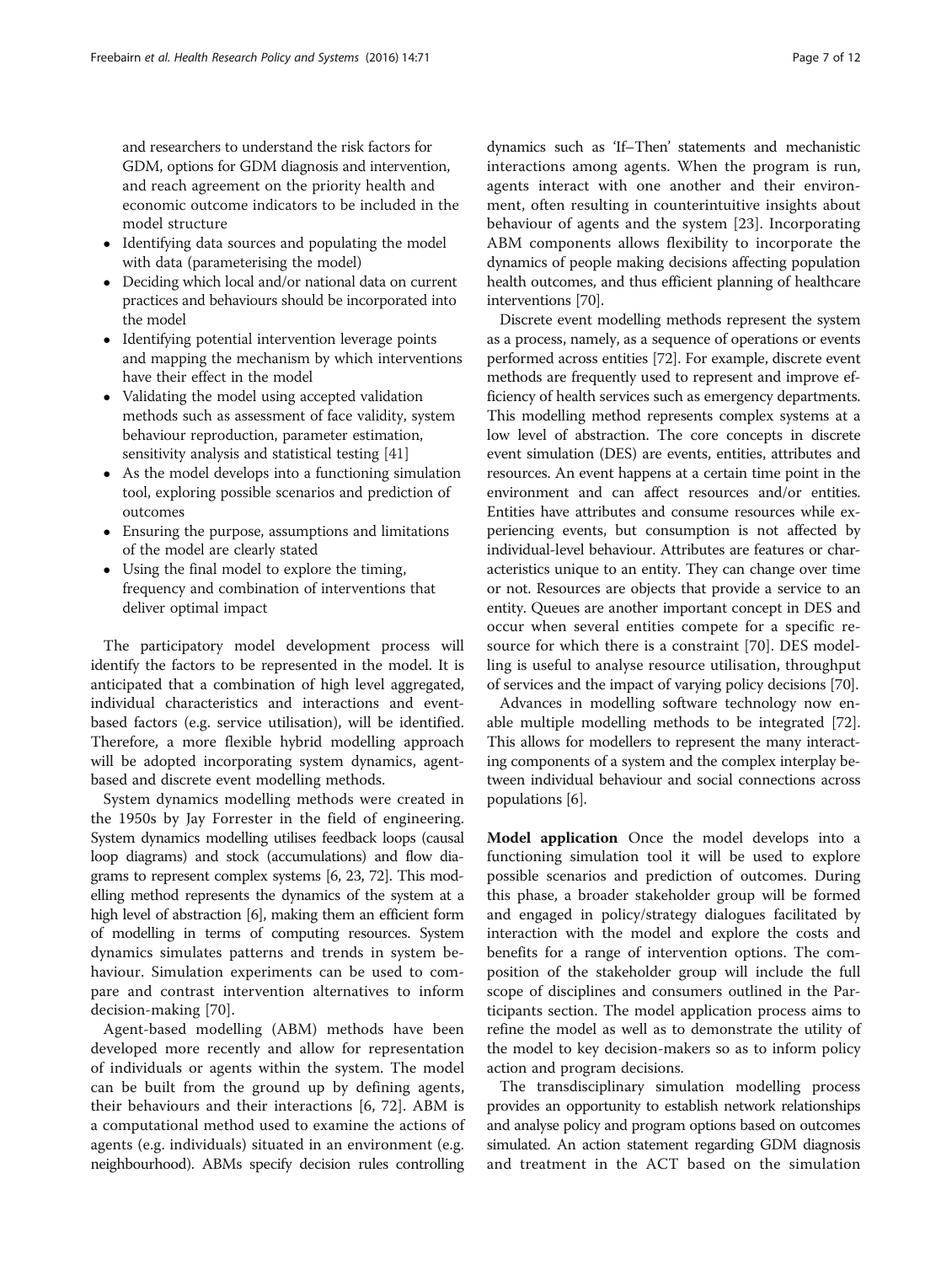modelling work and synthesised evidence will be developed with the expert group.

Data analysis The model will be built using AnyLogic 7.2, St Petersburg, Russian Federation. AnyLogic software allows for multiple modelling methods to be integrated into a single hybrid model providing participants both flexibility and transparency in model design.

Model parameterisation involves populating the model with data and will evolve in accordance with the participatory modelling process. This will make use of the following:

- Secondary analysis of de-identified administrative data to inform transitions (hazard rates/probabilities/ relationships between risk factors) within the model structure. For example, regression analyses may be conducted to determine the contribution of gestational diabetes in relation to other risk factors to perinatal outcomes such as birthweight
- Published demographic information such as age and gender characteristics, age-specific fertility rates, population estimates of weight status categories
- Published results from research on intervention effects such as the impact of targeted pregnancy weight management programs focused on nutrition or physical activity on the development of GDM
- Local expert knowledge to supplement available data
- Partitioned administrative and/or available survey data to calibrate the model

Statistical analysis of administrative data will be conducted using IBM SPSS Statistics version 22, United States.

Data availability is a potential limitation to this study. It is proposed that, where data is not of high quality or is not available, placeholder values will be used and tested using the following methods. Firstly, the model simulations will be analysed against trends and patterns observed in historical data and, secondly, sensitivity testing will be conducted around the missing values to determine if the model outputs depend significantly on them. When parameters are identified that the model is sensitive too, this can be used to guide and prioritise future research activities to obtain these important pieces of data. Assumptions surrounding the use of placeholder values will be made explicit in descriptions of the methods used to develop the model.

Validation of the model is necessary to assess the logic, soundness and utility of the model outputs [\[41\]](#page-11-0). Validation of the model can be conducted as part of the model development process by conducting tests and involving the model users in assessing the validity of the model [[73](#page-11-0)].

The model will be validated using accepted validation methods such as assessment of face validity, system behaviour reproduction, parameter estimation, sensitivity analysis and statistical testing [\[41](#page-11-0)]. Expert participants in the model development process will be asked to assess whether the model and its behaviour and outputs are reasonable given their knowledge of the system [[73](#page-11-0)]. The model behaviour will also be tested against historical data and model simulations over time will be assessed. Available data will be partitioned with a subset used to build the model and the remaining data used to determine (or test) whether the model replicates the historical system behaviour [[73\]](#page-11-0). Parameter variability and sensitivity analyses will also be conducted to test model behaviour and to determine which parameters the model is most sensitive too. Those parameters that are sensitive, that is they cause significant changes in the model's behaviour or output, should be made sufficiently accurate prior to using the model [[73](#page-11-0)].

## Objective 2 – Evaluation of a participatory approach to dynamic simulation model building

Procedure The case study methodology allows for investigation of the strengths, weaknesses and evaluation of participatory simulation modelling as a mechanism to influence policy and program decision-making and develop action statements [\[2\]](#page-10-0). Little is known about the value, strengths and limitations of simulation modelling as applied to 'real world' health policy decision-making. The key research questions addressed in this study include those relating to engagement of experts in the process; perceived commitment, influence and confidence of stakeholders in implementing policy and program decisions identified in the modelling process; and measuring the impact of the process in terms of policy and program change.

The evaluation of the participatory modelling process is informed by the CHaRL Framework proposed by Smajgl and Ward [\[46\]](#page-11-0). The CHaRL framework can be used for deliberative approaches and involves assessing formalised and facilitated learning among decision-makers and decision influencers at varied policy levels. The key component of the CHaRL framework is the change in perception or belief about assumed causality within the system. In other words, participants' mental models are challenged by the presentation of different perspectives, scientific evidence and system interactions through the modelling process. The change in mental model can be measured using individual value and attitude/belief orientations recorded by participants before and after the modelling process [\[46\]](#page-11-0).

Therefore, the evaluation methods to determine the effectiveness and impact of systems dynamic modelling will include investigating the:

• Participation in the process, e.g. response rate to invitations, attendance and retention at modelling sessions and subsequent deliberative forums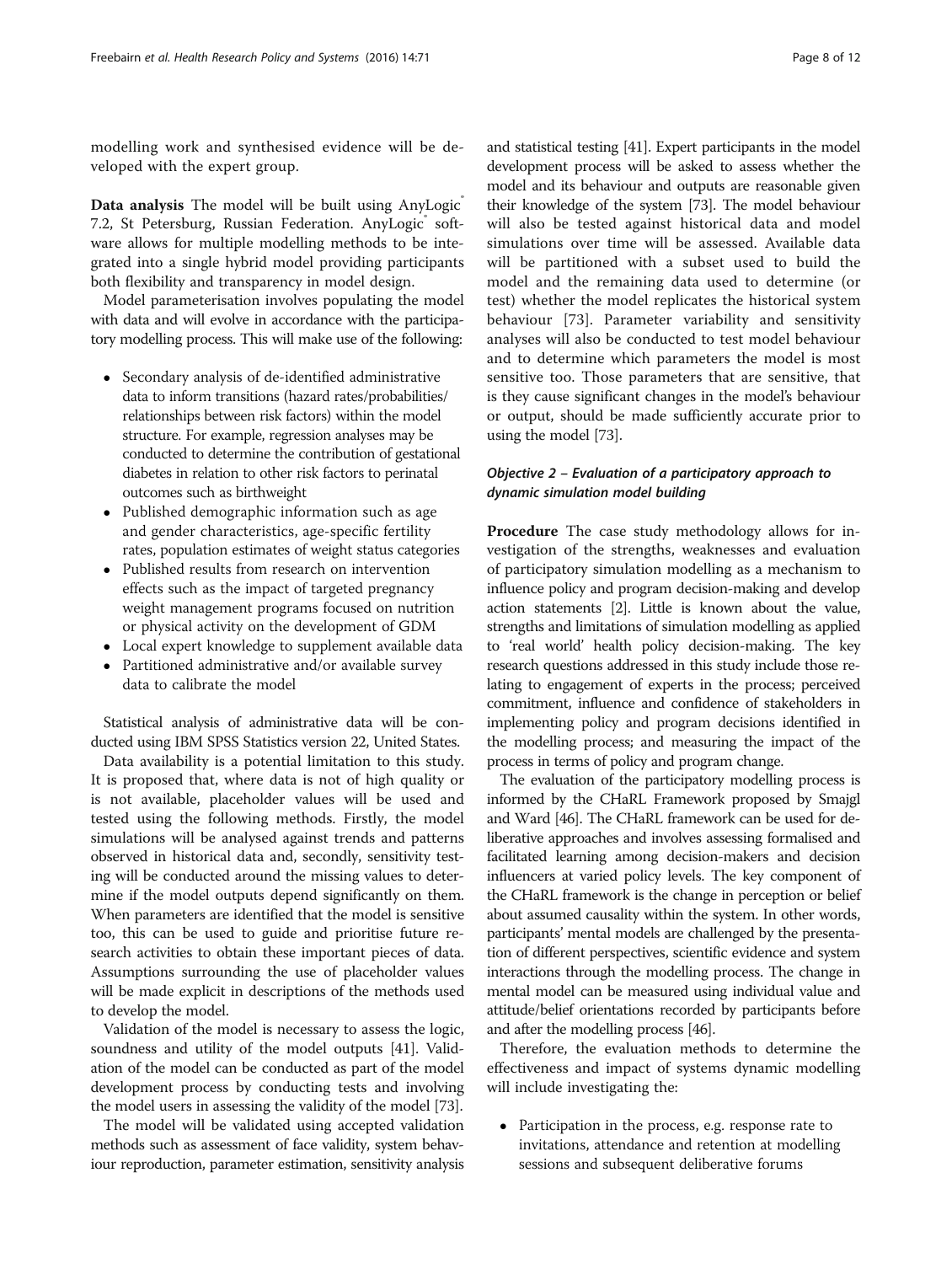- Participants' perceptions of the key factors that contribute to GDM and the best use of resources to diagnose and manage GDM through survey responses
- Group interactions, contributions and engagement with the process by qualitative analysis of audio recordings of the model building and engagement sessions
- Informant views via semi-structured interview on the:
	- value of simulation modelling as an evidence synthesis tool
	- strengths and limitations and intention to use simulation modelling in the future
	- perceived enablers and barriers to the use of simulation modelling
	- personal response to the participatory modelling process
- Follow-up environment scan to determine policy and program decisions that were informed by the modelling process and the model outputs

Data analysis Quantitative analyses will include measuring and reporting the number of sessions attended, and analysing the responses recorded on the before and after forum surveys.

Participants will be asked to record their views on the main contributing factors to GDM, the optimal time for screening for GDM and how they would allocate resources to a hypothetical new service for women with GDM. They will also be asked to provide self-reported evaluation feedback reflecting on their learning and ways to improve the modelling sessions.

Qualitative analyses will include analysing the data collected during:

- 1. Model development sessions
- 2. Model application sessions
- 3. Semi-structured interviews (pre- and post-modelling workshops)
- 4. Notes and memos based on meetings and de-identified conversations with participants and the modelling team

The model development and application sessions will be audio recorded, primarily to allow the investigators to review content information and expert advice provided by participants relating to model development. The recordings, participant observations and field notes will be kept to highlight particularly valuable comments and analyse behaviours or interactions between participants. The analysis of field notes will be triangulated against the audio recordings and interview transcripts.

Semi-structured interviews will be conducted with participants of the model development and model application sessions. Participants will be purposively selected for interviews to provide a range of perspectives and interviews will be conducted face-to-face where possible.

The main domains to be covered will include participant's perceptions or 'mental model' of GDM through the modelling process, value of simulation modelling as an evidence synthesis methodology to inform decisionmaking, and intention to use this method in the future. The proposed interview questions are contained in Box 1.

## Box 1 Semi-structured interview questions to obtain key informant views

## Prior to workshops

Based on your experience, what are the current challenges that GDM services are facing? What do you think is driving these challenges? What changes do you think GDM services need to make to cope with these challenges? Which interventions would you prioritise to prevent and manage GDM?

Could you talk a little about your thoughts on evidencebased decision-making in the health policy context? To what extent do you think evidence is used to inform health policy and program decisions? What factors have you found to be useful to support its use? What are the main challenges?

Have you had experience using results of evidence synthesis methods such as systematic reviews, meta-analyses? Did they meet your needs for evidence to inform your decision-making? From your experience, what are the strengths and limitations of these methods? What other forms of evidence do you use in decision-making?

Have you participated in any form of simulation modelling process before? (If reply yes) Could you tell me about the modelling process and your experience of it? In your opinion, what are the benefits and limitations of simulation modelling as an evidence synthesis tool? Post workshops

Could you tell me about your experience of participating in the simulation modelling process? What are the strengths and weaknesses of simulation modelling as an evidence synthesis tool?

Has/How has the modelling process influenced your opinion of the key factors that contribute to GDM? Has/How has the modelling process influenced your opinion of the best use of resources to screen for and treat GDM?

Will you use the outcomes of the gestational diabetes modelling process to guide your future decision-making? Why or why not?

Based on your experience would you say simulation modelling is worthwhile for health sector policy/practice settings? Why/why not? Do you intend to use the outputs of this model or participate in other simulation modelling projects in the future? Why or why not?

In your opinion, what would you say are facilitators and barriers to the use of simulation modelling to synthesise evidence for decision-making?

Do you have any recommendations to improve the process for using simulation modelling as an evidence synthesis tool?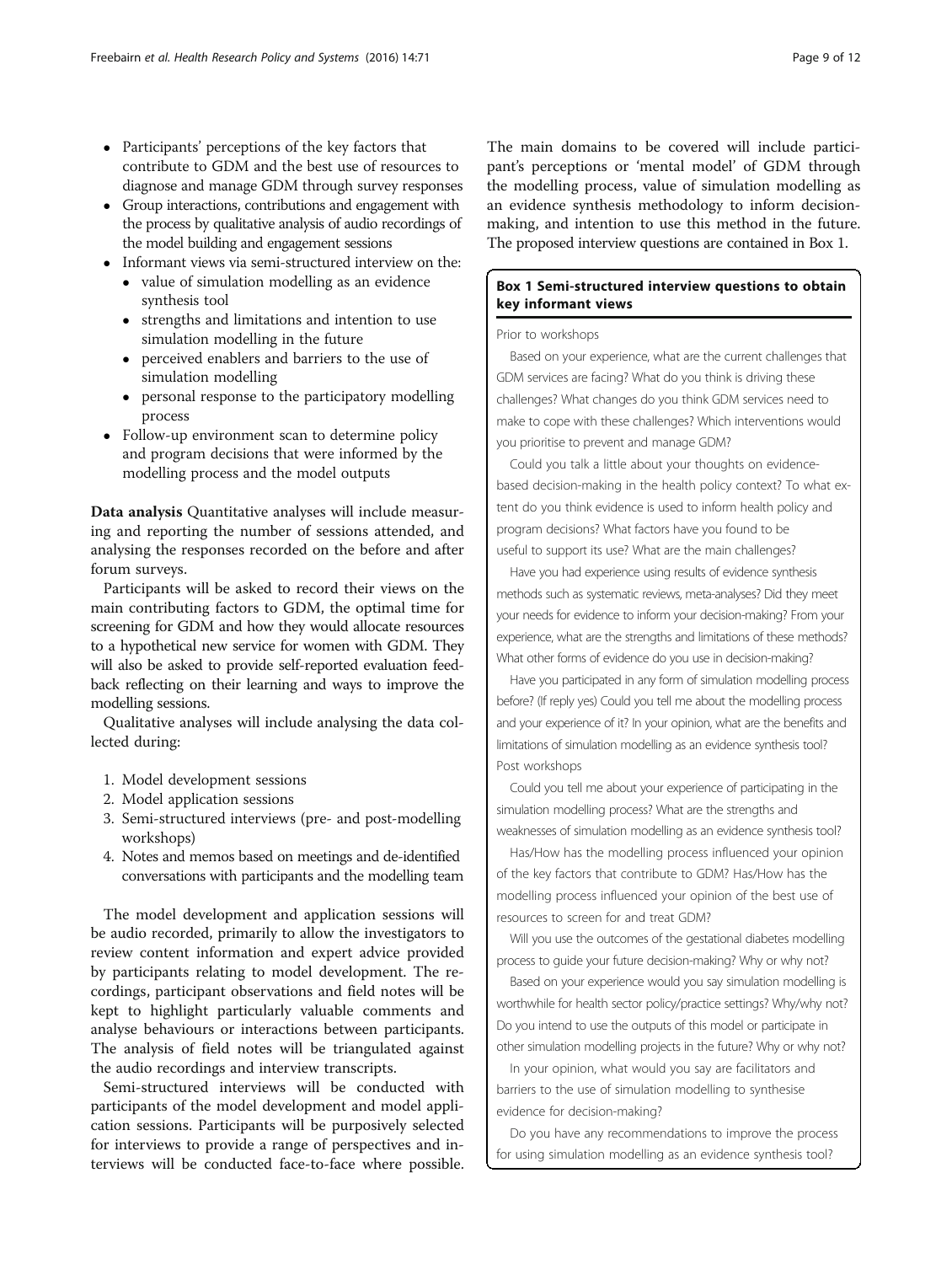Field notes relating to meetings and informal discussions will be maintained by the researcher in a journal format and will be included in the qualitative data analysis.

>Audio recordings will be transcribed and integrated with field notes and reflections. Transcriptions will be de-identified, collated and coded so that only general themes emerge.

Interview data will be independently coded by two investigators. Initial codes will be derived from the research aims and subsequently refined over two coding cycles. The two coders will compare and agree upon codes and emerging themes at the end of each cycle, resolving disagreement by consensus opinion or by the creation of new, mutually agreeable, codes/themes.

Data analysis will be iterative and begin with identifying central organising concepts, patterns and themes from the coded data. Thematic analysis will be reflective and revised by revisiting the coded and collated data to ensure that identified themes and subthemes are coherent, distinctive and relevant to the research question [\[74\]](#page-11-0).

Common and repeated themes identified from the modelling sessions will be investigated through interviews to better understand informant views in relation to specific topics, and to assess the strength and importance of various themes. A comparative analysis will be conducted to understand the range of participant views in relation to their role perspective and level of power within their organisation, e.g. clinician, researcher, manager and policymaker views.

This research involves investigators who currently work within the local health sector. This provides some advantage as these investigators have good knowledge of the system and context; however, it also presents challenges and limitations. For example, the investigators' willingness to identify and report on system limitations may be impacted by their professional affiliation with the organisation. The involvement of external co-investigators and the use of independent reporting mechanisms through The Australian Prevention Partnership Centre are mitigation strategies to be employed for this challenge. The use of voluntary recruitment processes and confidentialised analyses of individual input and participation will be employed to address perceptions of coercion or concerns of repercussion from either participating or declining to participate in this research.

A follow-up environment scan to determine policy and program decisions that were informed by the modelling process and the model outputs will be conducted three to 3–6 months after the model engagement workshops. This will involve interviews with end users and document analyses to determine the use of model outputs to inform decision-making.

## Data storage and management

All audio-recorded data from the model development and model application sessions will be de-identified by

using codes instead of names and removing any potentially identifying text from transcripts. Data will be stored securely on password protected computers or ACT Health secure servers and will only be accessible to the researchers.

Paper surveys will be anonymised and scanned to create an electronic file to be stored in secure folders on a secure server only accessible to the researchers. The paper surveys will then be securely destroyed. Clinical and administrative data to be used for the project will be de-identified prior to analysis.

## **Discussion**

This project will apply systems science and simulation modelling to GDM in the ACT as a case study.

The outcomes will include, firstly, producing a model that will be a functioning simulation tool to explore possible scenarios and the impact of those scenarios on health outcomes for the mother and baby as well as service impacts for the health system; secondly, developing a joint commitment for policy action and program decisions through engagement with the stakeholder group and, thirdly, evaluating the use of simulation modelling to inform decision-making.

The participatory model-building process will be informed by a multidisciplinary expert stakeholder group. This provides an opportunity to ensure the model reflects the shared understanding of the causal pathways and potential intervention points in the system.

Simulation modelling methods will be used to explore and compare strategies for GDM diagnosis, early intervention and management. The modelling will include interaction between risk factors, the short- and long-term outcomes for mother and baby, and potential modes and timing of intervention.

Importantly, involving key decision-makers and experts in the model development and validation process increases the acceptability of the model for the local context. The model is therefore more likely to be useful to inform decisions about priority interventions and policies.

Systems science is emerging as an effective way to examine both complex health problems and their context. It can be used to synthesise evidence, examine and compare potential outcomes of policy options, and guide the best use of limited resources through methods such as simulation modelling. This research will contribute to existing knowledge, firstly, by applying a participatory process to simulation modelling in a local health setting; the participatory process will engage expert stakeholders in the development of a functioning model to inform decision-making. Secondly, by developing and incorporating evaluation methods to investigate the efficacy of simulation modelling as an evidence synthesis tool. Thirdly, by using quantitative data to develop a simulation model to inform health policy and program decisions.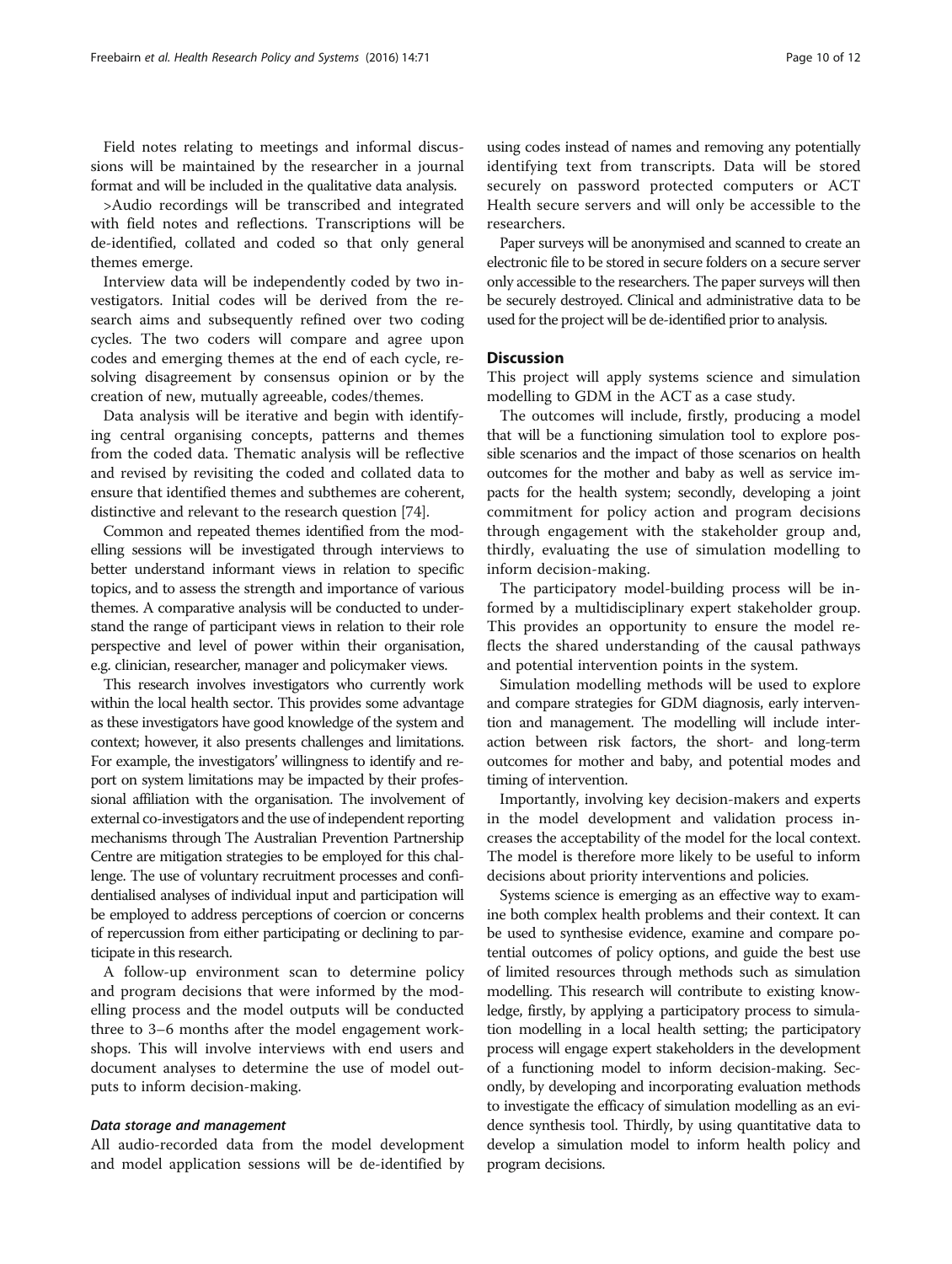## <span id="page-10-0"></span>Abbreviations

ABM: Agent-based modelling; ACT: Australian Capital Territory; CHaRL: Challenge and Reconstruct Learning; DES: Discrete event simulation; GDM: Gestational diabetes mellitus; KM: Knowledge mobilisation

#### Acknowledgements

The authors acknowledge the valuable contributions of Associate Professor Alison Hayes, University of Sydney and Associate Professor Paul Dugdale, Australian National University, who reviewed an earlier version of this manuscript.

#### Funding statement

This project is being financially supported by The Australian Prevention Partnership Centre (TAPPC). TAPPC is funded from 2013–18 by the National Health and Medical Research Council (NHMRC) with co-funding from the Australian Government Department of Health, the NSW Ministry of Health, ACT Health, HCF, and the HCF Research Foundation. TAPPC's focus is working in partnership to address chronic disease.

Financial support from TAPPC for this project includes:

- Financial support to run modelling workshops, provide modelling supervision and PhD supervision.
- PhD top up scholarship (2015-18).

University of Notre Dame have provided the following financial support:

- Australian Postgraduate Award scholarship.
- CRN top-up scholarship for supervision travel expenses.

#### Authors' contributions

LF conceptualised the manuscript and wrote the first draft. All authors have made important intellectual contributions to multiple draft revisions. All authors read and approved the final manuscript.

#### Competing interests

The authors declare that they have no competing interests.

#### Ethics approval and consent to participate

This research has been reviewed and approved as low risk by the ACT Health Human Research Ethics Committee (ACTHLR.15.150) and the University of Notre Dame Human Research Ethics Committee (0151195).

#### Author details

<sup>1</sup>ACT Health, GPO Box 825, Canberra ACT 2601, Australia. <sup>2</sup>The Australian Prevention Partnership Centre, Sax Institute, PO Box K617, Haymarket NSW 1240 Sydney, Australia. <sup>3</sup>School of Medicine, University of Notre Dame, PO Box 9442007 Sydney, Australia. <sup>4</sup>Australian National University, Canberra ACT 2601, Australia. <sup>5</sup>University of New South Wales, Sydney, NSW 2052, Australia.

#### Received: 5 July 2016 Accepted: 5 September 2016 Published online: 21 September 2016

#### References

- 1. World Health Organization. Bridging the "Know–Do" Gap Meeting on Knowledge Translation in Global Health. Geneva: WHO; 2006.
- Davies HTO, Powell AE, Nutley SM. Mobilising Knowledge to Improve UK Health Care: Learning from Other Countries and Other Sectors – A Multimethod Mapping Study. Southampton: NIHR Journals Library; 2015.
- 3. Hanney SR, Gonzalez-Block MA, Buxton MJ, Kogan M. The utilisation of health research in policy-making: concepts, examples and methods of assessment. Health Res Policy Syst. 2003;1:2.
- 4. Hovmand PS, Andersen DF, Rouwette E, Richardson GP, Rux K, Calhoun A. Group model‐building 'scripts' as a collaborative planning tool. Syst Res Behav Sci. 2012;29:179–93.
- 5. Atkinson J-A, Wells R, Page A, Dominello A, Haines M, Wilson A. Applications of system dynamics modelling to support health policy. Public Health Res Pract. 2015;25:e2531531.
- 6. Luke DA, Stamatakis KA. Systems science methods in public health: dynamics, networks, and agents. Annu Rev Public Health. 2012;33:357–76.
- 7. Armstrong R, Pettman TL, Waters E. Shifting sands from descriptions to solutions. Public Health. 2014;128:525–32.
- 8. Zardo P, Collie A. Measuring use of research evidence in public health policy: a policy content analysis. BMC Public Health. 2014;14:496.
- 9. Bowen S, Zwi AB. Pathways to "evidence-informed" policy and practice: a framework for action. PLoS Med. 2005;2:e166.
- 10. Campbell DM, Redman S, Jorm L, Cooke M, Zwi AB, Rychetnik L. Increasing the use of evidence in health policy: practice and views of policy makers and researchers. Aust New Zealand Health Policy. 2009;6:21.
- 11. Woolf SH, Purnell JQ, Simon SM, Zimmerman EB, Camberos GJ, Haley A, Fields RP. Translating evidence into population health improvement: strategies and barriers. Annu Rev Public Health. 2015;36:463–82.
- 12. Banks G. Evidence-based policy making: What is it? How do we get it? ANU Public Lecture Series, presented by ANZSOG, 4 February. Canberra: Productivity Commission; 2009.
- 13. Brownson RC, Chriqui JF, Stamatakis KA. Understanding evidence-based public health policy. Am J Public Health. 2011;101:1868–9.
- 14. Francois K, Eramudugolla R, Cherbuin N, Anstey K. Investigating knowledge translation gaps within a public health policy setting: A report to ACT Health. Canberra: Australian National University; 2014.
- 15. Brownson RC, Royer C, Ewing R, McBride TD. Researchers and policymakers: travelers in parallel universes. Am J Prev Med. 2006;30:164–72.
- 16. McKibbon AK, Lokker C, Wilczynski NL, Ciliska D, Dobbins M, Davis DA, Haynes BR, Straus SE. A cross-sectional study of the number and frequency of terms used to refer to knowledge translation in a body of health literature in 2006: a Tower of Babel? Implement Sci. 2010;5:16.
- 17. Holmes B, Noel K. Time to shift from systems thinking-talking to systems thinking-action. Int J Health Policy Manag. 2015;4:245–7.
- 18. Ferlie EB, Shortell SM. Improving the quality of health care in the United Kingdom and the United States: a framework for change. Milbank Q. 2001;79:281–315.
- 19. Petticrew M. Time to rethink the systematic review catechism? Moving from 'what works' to 'what happens'. Syst Rev. 2015;4:36.
- 20. Rychetnik L, Redman S, Atkinson J-A, Overs M. Knowledge and Policy Dialogues Discussion Paper. Sydney: The Australian Prevention Partnership Centre; 2015.
- 21. Best A, Holmes B. Systems thinking, knowledge and action: towards better models and methods. Evid Policy. 2010;6:145–59.
- 22. Huang TT, Drewnosksi A, Kumanyika S, Glass TA. A systems-oriented multilevel framework for addressing obesity in the 21st century. Prev Chronic Dis. 2009;6:A82.
- 23. Burke JG, Lich KH, Neal JW, Meissner HI. Enhancing dissemination and implementation research using systems science methods. Int J Behav Med. 2015;22:283–91.
- 24. Best A, Greenhalgh T, Lewis S, Saul JE, Carroll S, Bitz J. Large-system transformation in health care: a realist review. Milbank Q. 2012;90:421–56.
- 25. Hassmiller Lich K, Ginexi EM, Osgood ND, Mabry PL. A call to address complexity in prevention science research. Prev Sci. 2013;14:279–89.
- 26. McKelvie D, Wolstenholme E, Arnold S, Monk D. Using System Dynamics to Plan Investment in Alcohol Services. In: The 29th International Conference of the System Dynamics Society. Washington, DC: System Dynamics Society; 2011.
- 27. Meadows DH. Leverage Points: Places to Intervene in a System. Hartland: The Sustainability Institute; 1999.
- 28. Finegood DT, Cawley J. The complex systems science of obesity. In: The Oxford Handbook of the Social science of Obesity. New York: Oxford University Press; 2011. p. 208–36.
- 29. Johnston LM, Matteson CL, Finegood DT. Systems science and obesity policy: a novel framework for analyzing and rethinking population-level planning. Am J Public Health. 2014;104:1270–8.
- 30. Finegood DT. The importance of systems thinking to address obesity. In: Drewnowski A, Rolls B, editors. Obesity Treatment and Prevention: New Directions, vol. 73. Basel: Nestlé Nutrition Institute; 2012. p. 123–37.
- 31. Hovmand PS. Community Based System Dynamics. New York: Springer; 2014.
- 32. Sterman JD. All models are wrong: reflections on becoming a systems scientist. Syst Dyn Rev. 2002;18:501–31.
- 33. Seidl R. A functional-dynamic reflection on participatory processes in modeling projects. Ambio. 2015;44:750–65.
- 34. Homer JB, Hirsch GB. System dynamics modeling for public health: background and opportunities. Am J Public Health. 2006;96:452–8.
- 35. Loyo HK, Batcher C, Wile K, Huang P, Orenstein D, Milstein B. From model to action: using a system dynamics model of chronic disease risks to align community action. Health Promot Pract. 2013;14:53–61.
- 36. Gittelsohn J, Mui Y, Adam A, Lin S, Kharmats A, Igusa T, Lee BY. Incorporating systems science principles into the development of obesity prevention interventions: principles, benefits, and challenges. Curr Obes Rep. 2015;4:174–81.